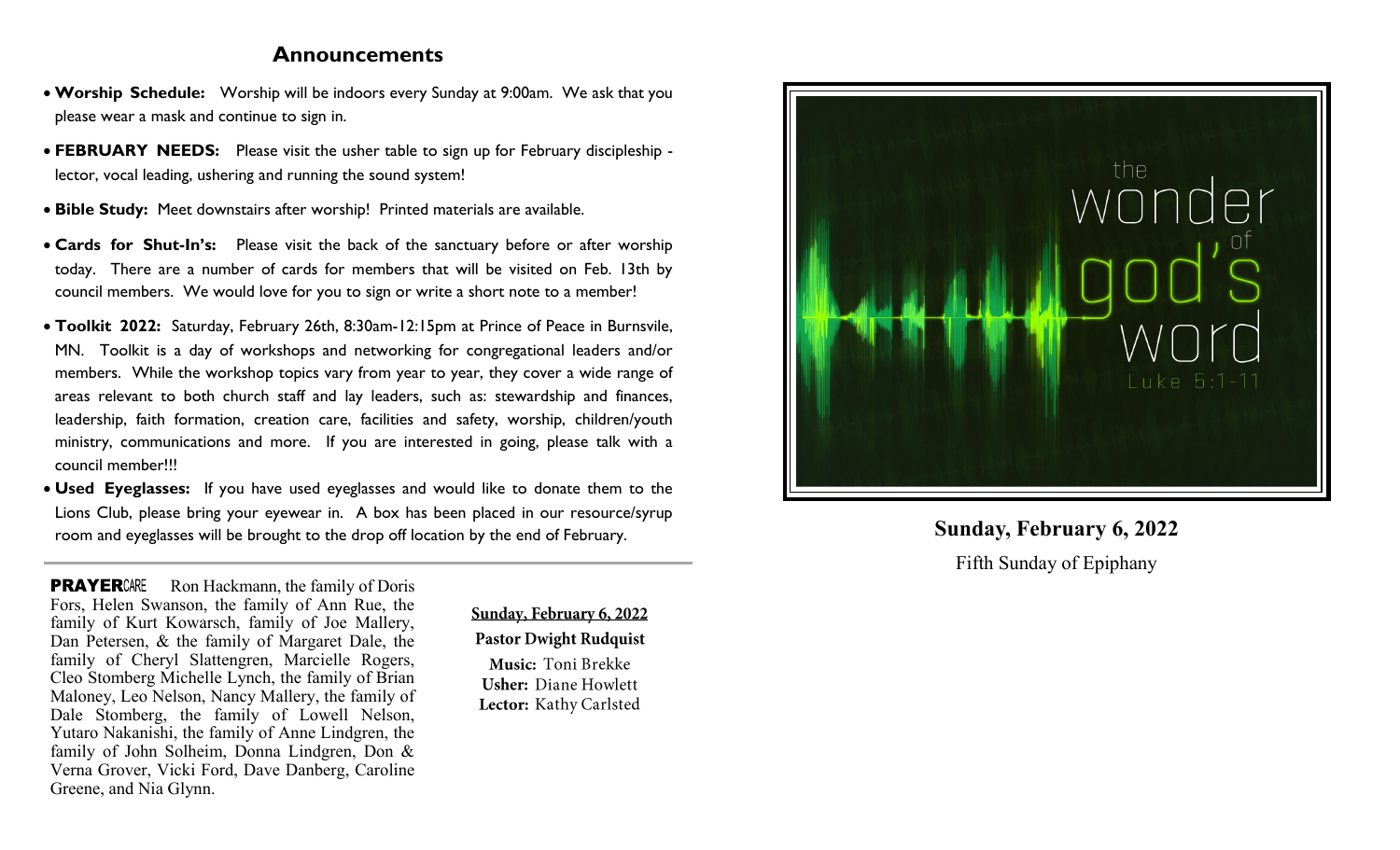#### **PRELUDE**

### **WELCOME & ANNOUNCEMENTS**

### **CONFESSION & FORGIVENESS**

Blessed be the holy Trinity, one God, who creates us, redeems us, and calls us by name. **Amen.** 

Let us confess our sin in the presence of God and of one another.

Most merciful God, **we confess that we have sinned against you and your beloved children. We have turned our faces away from your glory when it did not appear as we expected. We have rejected your word when it made us confront ourselves. We have failed to show hospitality to those you called us to welcome. Accept our repentance for the things we have done and the things we have left undone. For the sake of Jesus Christ, have mercy on us. Forgive us and lead us, that we may bathe in the glory of your Son born among us, and reflect your love for all creation. Amen.**

Rejoice in this good news: In Christ Jesus, your sins are forgiven. You are descendants of the Most High, adopted into the household of Christ, and inheritors of eternal life. Live as freed and forgiven children of God. **Amen.**

**OPENING HYMN: Let the Whole Creation Cry ELW #876**

# **PRAYER OF THE DAY**

The grace of our Lord Jesus Christ, the love of God, and the communion of the Holy Spirit be with you all.

 **And also with you.**

Most holy God, **the earth is filled with your glory, and before you angels and saints stand in awe. Enlarge our vision to see your power at work in the world, and by your grace make us heralds of your Son, Jesus Christ, our Savior and Lord. Amen.**

**COMMUNION HYMN: Eat This Bread** (sing two times) **ELW #472**

# **POST COMMUNION BLESSING & PRAYER**

- The body and blood of our Lord Jesus Christ, strengthen you and keep you in his grace. **Amen.**
- We give you thanks, gracious God, for we have feasted on the abundance of your house. Send us to bring good news and to proclaim your favor to all, strengthened with the richness of your grace in your Son, Jesus Christ. **Amen.**

# **BENEDICTION**

God, who leads you in pathways of righteousness, who rejoices over you, and who calls you by name, bless your going out and coming in, today and forever. **Amen.**

### **CLOSING HYMN: In Christ Called to Baptize ELW #575**

# **DISMISSAL**

Go with Christ into a weary world. Share the good news.

 **Thanks be to God.** 

# **POSTLUDE**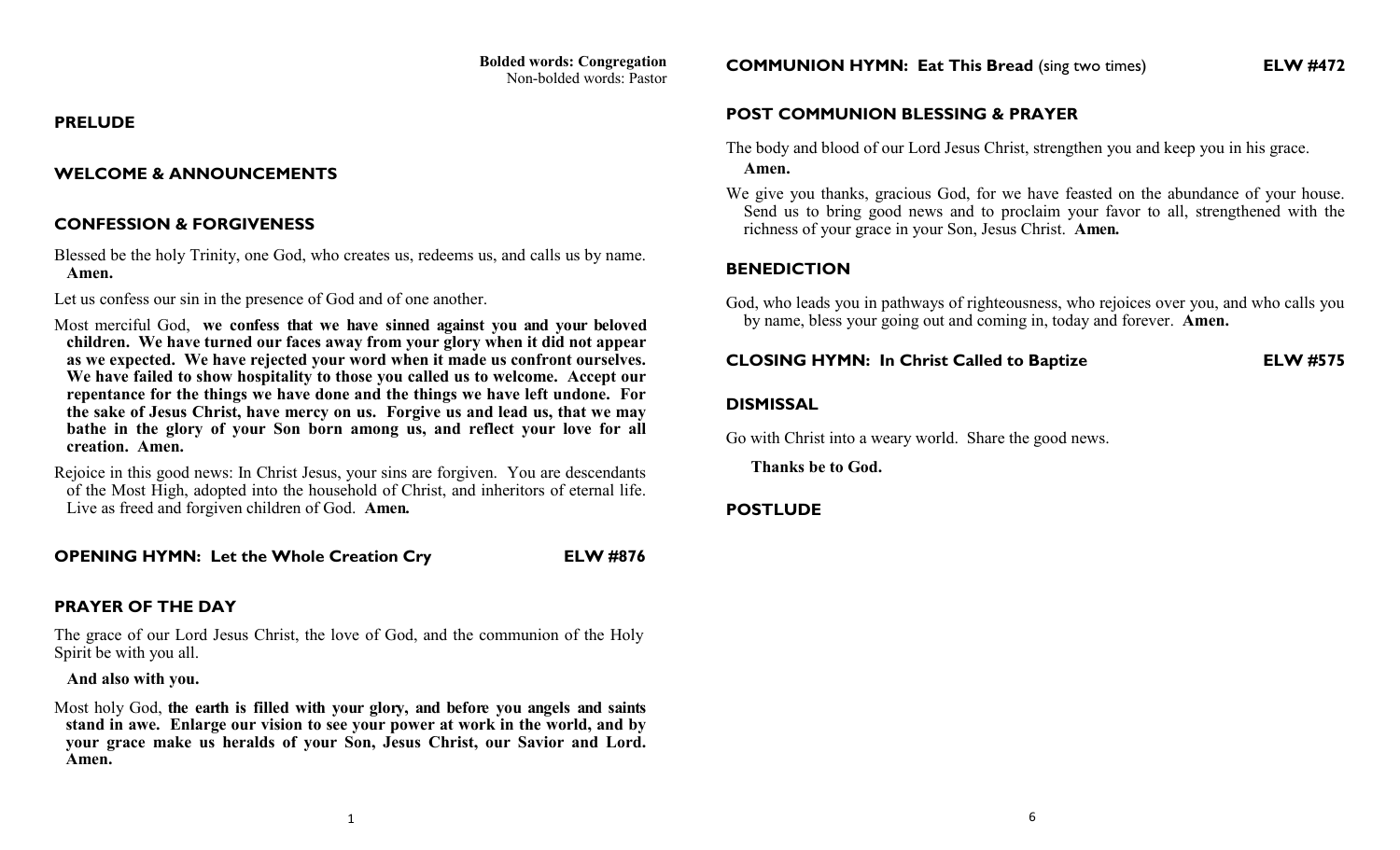#### **PRAYERS**

God of grace.

 **Hear our prayer.**

#### **GREAT THANKSGIVING**

The Lord be with you.  **And also with you.**

Lift up your hearts.

 **We lift them to the Lord.**

Let us give thanks to the Lord our God.

 **It is right to give our thanks and praise.**

It is indeed right, ... join in their unending hymn:

 **Holy, holy, holy Lord, God of power and might, heaven and earth are full of your glory, Hosanna in the highest. Blessed is he who comes in the name of the Lord. Hosanna in the highest.**

# **WORDS OF INSTITUTION**

### **THE LORD'S PRAYER**

Gathered into one by the Holy Spirit, let us pray as Jesus taught us:

 **Our Father, who art in heaven, hallowed be thy name, thy kingdom come, thy will be done, on earth as it is in heaven. Give us this day our daily bread; and forgive us our trespasses, as we forgive those who trespass against us; and lead us not into temptation, but deliver us from evil. For thine is the kingdom, and the power, and the glory, forever and ever. Amen.**

# **DISTRIBUTION OF ELEMENTS**

# **SCRIPTURE READINGS**

# **FIRST READING: Isaiah 6:1-8**

In the year that King Uzziah died, I saw the Lord sitting on a throne, high and lofty; and the hem of his robe filled the temple. Seraphs were in attendance above him; each had six wings: with two they covered their faces, and with two they covered their feet, and with two they flew. And one called to another and said:

"Holy, holy, holy is the LORD of hosts; the whole earth is full of his glory."

The pivots on the thresholds shook at the voices of those who called, and the house filled with smoke. And I said: "Woe is me! I am lost, for I am a man of unclean lips, and I live among a people of unclean lips; yet my eyes have seen the King, the LORD of hosts!"

Then one of the seraphs flew to me, holding a live coal that had been taken from the altar with a pair of tongs. The seraph touched my mouth with it and said: "Now that this has touched your lips, your guilt has departed and your sin is blotted out." Then I heard the voice of the Lord saying, "Whom shall I send, and who will go for us?" And I said, "Here am I; send me!"

 Word of God, word of life.  **Thanks be to God.**